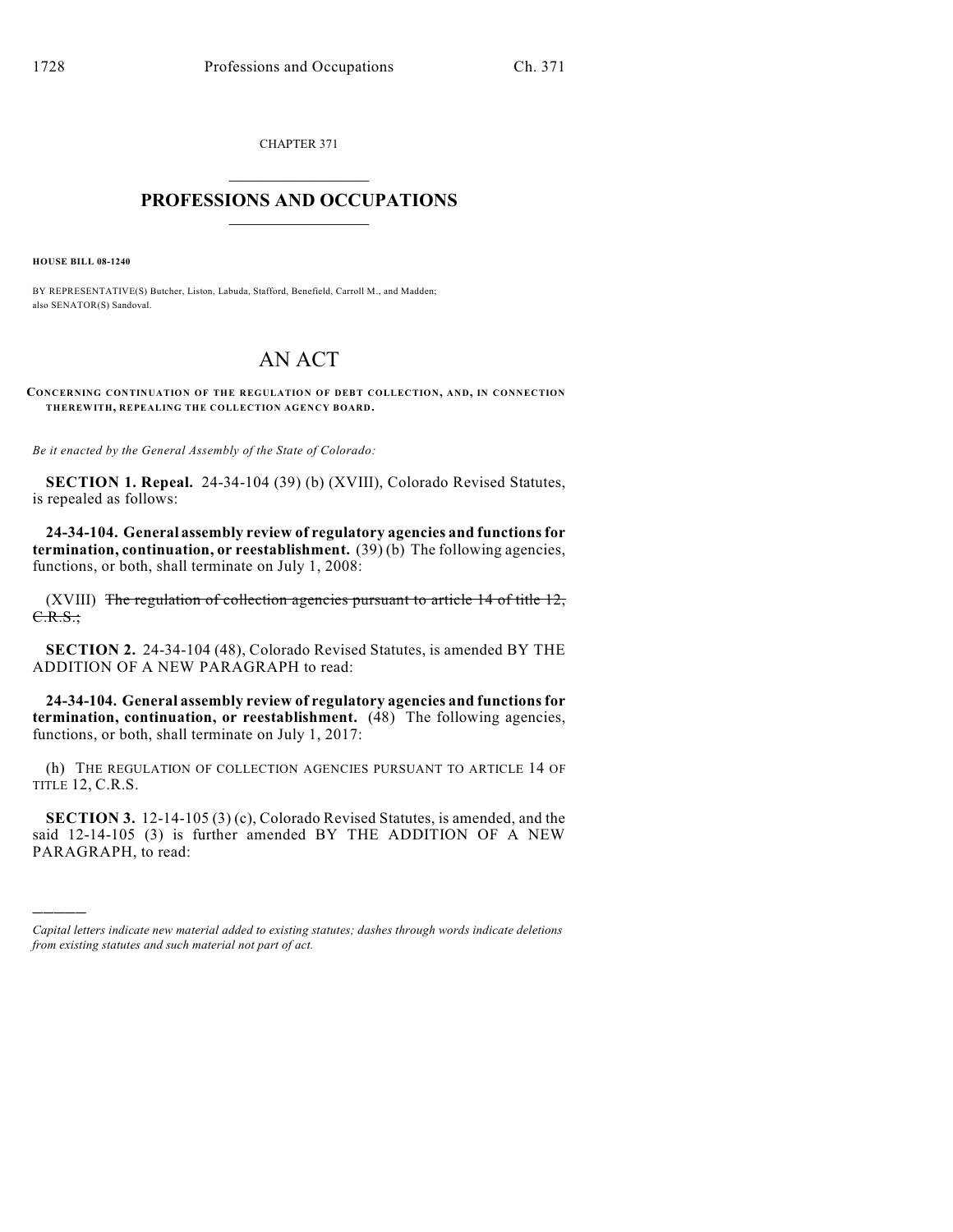**12-14-105. Communication in connection with debt collection.** (3) (c) In its initial written communication to a consumer, a collection agency shall include the following statement: "FOR INFORMATION ABOUT THE COLORADO FAIR<br>D E B T C O L L E C T I O N P R A C T I C E S A C T . S E E DEBT COLLECTION PRACTICES ACT, SEE WWW.AGO.STATE.CO.US/CADC/CADCMAIN.CFM." IF THE WEB SITE ADDRESS IS CHANGED, THE NOTIFICATION SHALL BE CORRECTED TO CONTAIN THE CORRECT ADDRESS. If such THE notification is placed on the back of the written communication, there shall be a statement on the front notifying the consumer of such fact.

(e) IN ITS INITIAL WRITTEN COMMUNICATION TO A CONSUMER, A COLLECTION AGENCY SHALL INCLUDE THE FOLLOWING STATEMENT: "A CONSUMER HAS THE RIGHT TO REQUEST IN WRITING THAT A DEBT COLLECTOR OR COLLECTION AGENCY CEASE FURTHER COMMUNICATION WITH THE CONSUMER. A WRITTEN REQUEST TO CEASE COMMUNICATION WILL NOT PROHIBIT THE DEBT COLLECTOR OR COLLECTION AGENCY FROM TAKING ANY OTHER ACTION AUTHORIZED BY LAW TO COLLECT THE DEBT." IF THE NOTIFICATION IS PLACED ON THE BACK OF THE WRITTEN COMMUNICATION, THERE SHALL BE A STATEMENT ON THE FRONT NOTIFYING THE CONSUMER OF SUCH FACT.

**SECTION 4.** 12-14-113 (5), Colorado Revised Statutes, is amended to read:

**12-14-113. Civil liability.** (5) No provision of this section imposing any liability shall apply to any act done or omitted in good faith in conformity with any advisory opinion of the board ADMINISTRATOR, notwithstanding that, after such act or omission has occurred, such opinion is amended, rescinded, or determined by judicial or other authority to be invalid for any reason.

**SECTION 5.** 12-14-114, Colorado Revised Statutes, is amended to read:

**12-14-114. Administrative enforcement - rules.** Compliance with this article shall be enforced by the board ADMINISTRATOR. The board has power to ADMINISTRATOR MAY make reasonable rules for the administration and enforcement of this article, including standards of conduct for licensees and collection notices and forms.

**SECTION 6.** 12-14-116 (1), Colorado Revised Statutes, is amended to read:

**12-14-116. Collection agency board - created.** (1) For the purpose of carrying out the provisions of this article SUBJECT TO SECTION 12-14-117 (1), the governor shall appoint five members to the collection agency board, which board is hereby created. The members of the board serving on July 1, 2003, shall continue to serve their appointed terms, and their successors shall be appointed for three-year terms. Upon the death, resignation, or removal of any member of the board, the governor shall appoint a member to fill the unexpired term. Any member of the board may be removed by the governor for misconduct, neglect of duty, or incompetence. No member may serve more than two consecutive terms without first a lapse of at least one term before being appointed to any additional terms.

**SECTION 7.** 12-14-119 (1) (a) (II), (1) (b) (I) (A), (2) (d) (IV), (3), and (4), Colorado Revised Statutes, are amended to read: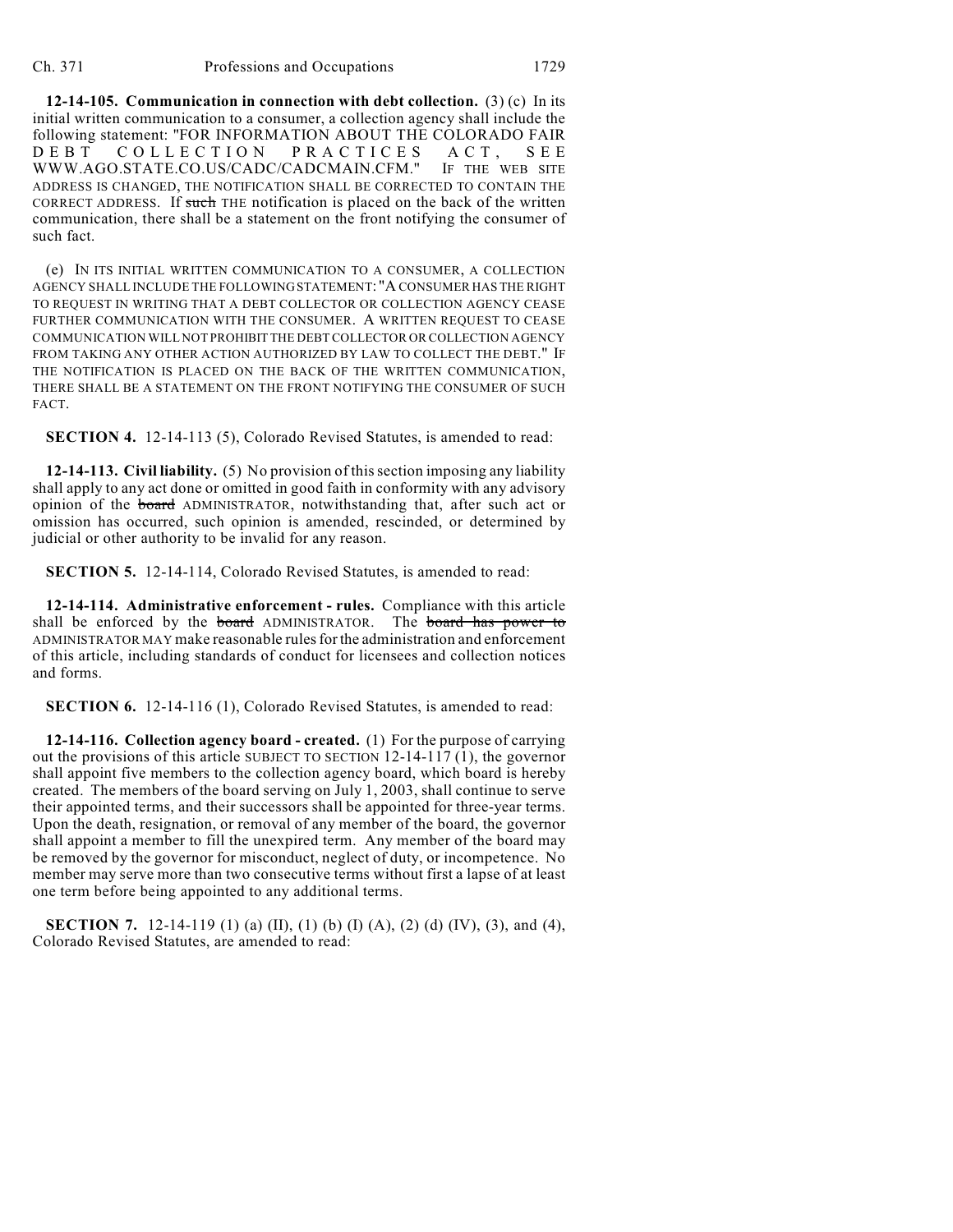**12-14-119. Collection agency license - requirements - application - fee expiration.** (1) As requisites for licensure, the applicant for a collection agency license shall:

(a) (II) Notwithstanding the requirements of subparagraph (I) of this paragraph (a), the board ADMINISTRATOR may substitute other business experience for such requirements where such business experience has provided comparable experience in collections.

(b) (I) Employ a collections manager who shall:

 $(A)$  If hired on or after July 1, 1990, pass a written examination administered by the administrator, unless such person was approved by the collection agency board as collections manager before July 1, 1990, and has since been continuously employed by a licensed collection agency in this state.

(2) Each applicant for a collection agency license shall submit an application providing all information in the form and manner the administrator shall designate, including, but not limited to:

(d) For the principals and the collections manager of the applicant:

(IV) The suspension or termination of approval of any collections manager under this article, or any other disciplinary or adverse action taken against the applicant, principal, or collections manager by the board or any other jurisdiction.

(3) At the time the application is submitted, the applicant shall pay a nonrefundable investigation fee in an amount to be determined by the board ADMINISTRATOR.

(4) When the administrator approves the application, the applicant shall pay a nonrefundable license fee in an amount to be determined by the administrator.  $\overline{m}$ consultation with the board.

**SECTION 8.** 12-14-121, Colorado Revised Statutes, is amended to read:

**12-14-121. Collection agency license - renewals.** Each licensee shall make an application to renew its license in the form and manner prescribed by the administrator. The application shall be accompanied by a nonrefundable renewal fee in an amount determined by the administrator. in consultation with the board.

**SECTION 9.** 12-14-122 (1) (a) (II), (2) (c) (II), (2) (c) (III), and (3) (b), Colorado Revised Statutes, are amended to read:

**12-14-122. Collection agency license - notification of change and reapplication requirements.** (1) (a) Upon any of the following changes, the licensee shall notify the administrator in writing of such change within thirty days after its occurrence:

(II) If a corporation OR LIMITED LIABILITY COMPANY, change in ownership of ten or more percent but less than fifty percent of the corporate stock OR OWNERSHIP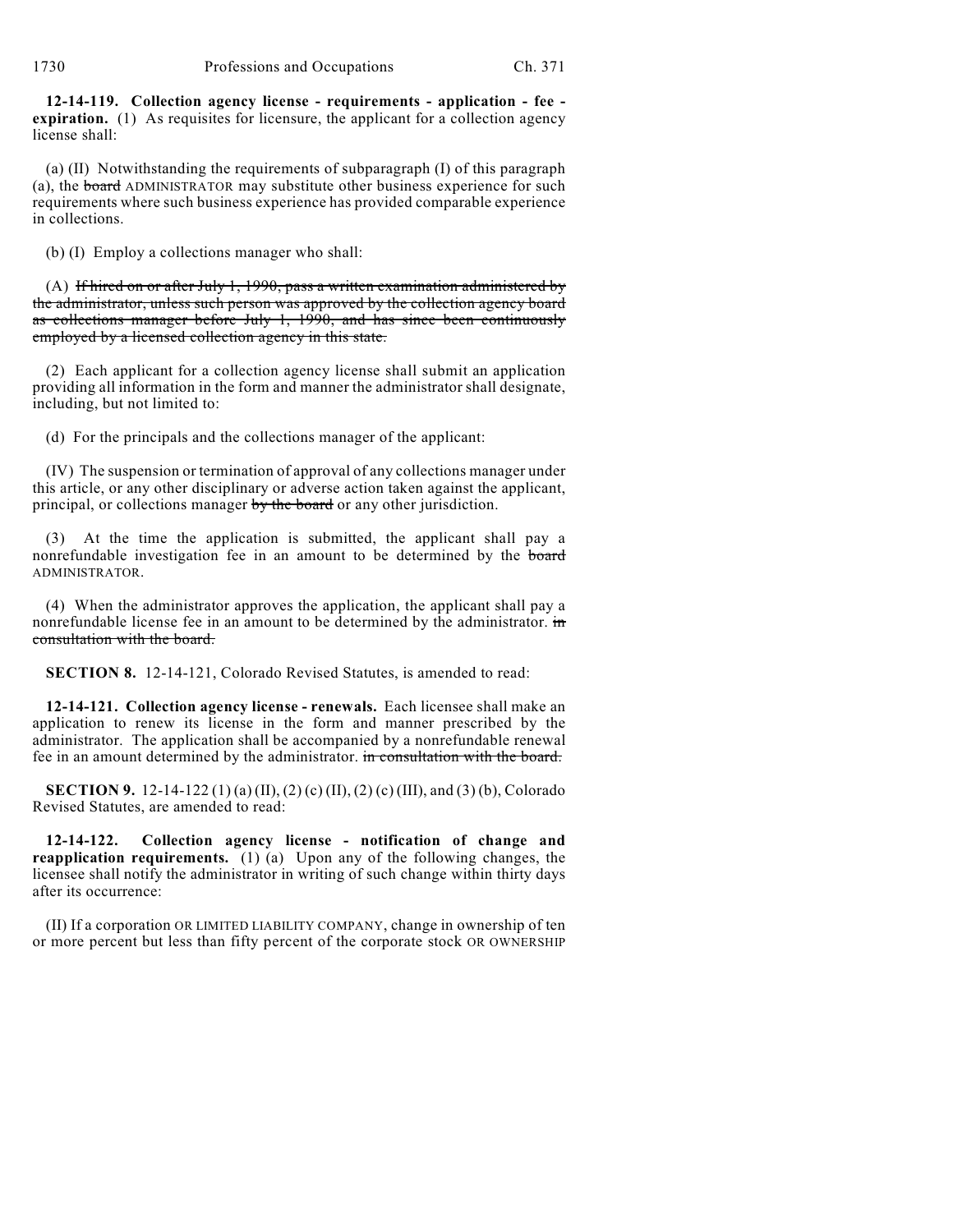INTEREST.

(2) (c) The changes which require a new license application are:

(II) In a corporation OR LIMITED LIABILITY COMPANY, any change of ownership of fifty percent or more of the stock OR OWNERSHIP INTEREST in any one transaction or a cumulative change of ownership of fifty percent or more from the date of the issuance of the license or from the date of the latest renewal of the license;

(III) Any change of ownership structure, including but not limited to a change to or from a sole proprietorship, partnership, LIMITED LIABILITY COMPANY, or corporation. No investigation fee shall be required in the event of such a change and the application required may be more abbreviated than that required for an initial license, as determined by the administrator.

(3) (b) The administrator, within fifteen days, shall approve or disapprove the qualifications of the new collections manager. or shall direct the new collections manager to take the examination authorized pursuant to section  $12-14-119$  (1) (b).

**SECTION 10.** 12-14-123 (1) (b), (1) (e), and (2) (a) and the introductory portion to 12-14-123 (2) (b), Colorado Revised Statutes, are amended to read:

**12-14-123. Duties of collection agencies.** (1) A licensee shall:

(b)  $(I)$  (A) Maintain, at all times, an office within this state which THAT is open to the public during normal business hours, and which is staffed by at least one full-time employee, said office to keep AND KEEPS a record of all moneys collected and remitted by such THE agency for residents of Colorado.

(B) THIS SUBPARAGRAPH (I) IS REPEALED, EFFECTIVE JULY 1, 2010. THE DEPARTMENT OF REGULATORY AGENCIES SHALL REVIEW THE REQUIREMENTS OF THIS SUBPARAGRAPH (I) AND SHALL MAKE RECOMMENDATIONS TO THE GENERAL ASSEMBLY BY OCTOBER 1, 2009, PURSUANT TO SECTION 24-34-104, C.R.S.

(II) MAINTAIN, AT ALL TIMES, A TOLL-FREE TELEPHONE NUMBER THAT SHALL BE AVAILABLE TO ANY CONSUMER WHO NEEDS TO MAKE A TOLL CALL TO REACH THE LICENSEE IN CONNECTION WITH A DEBT.

(e) Upon written demand of the board ADMINISTRATOR, within five days of receipt of such demand, produce a complete set of all form notices or form letters used by the licensee in the collection of accounts;

(2) (a) No collection agency shall employ any collections manager, debt collector, or solicitor who has been convicted of or who has entered a plea of guilty or nolo contendere to any crime specified in part 4 of article 4,  $\sigma$ r in part 1, 2, 3, 5,  $\sigma$ r 7, OR 9 of article 5, OR IN ARTICLE 5.5 of title 18, C.R.S., or any similar crime under the jurisdiction of any federal court or court of another state.

(b) No collection agency shall be owned or operated by the following persons who have been convicted of or who have entered a plea of guilty or nolo contendere to any crime specified in part 4 of article 4,  $\sigma$ r in part 1, 2, 3, 5,  $\sigma$ r 7, OR 9 of article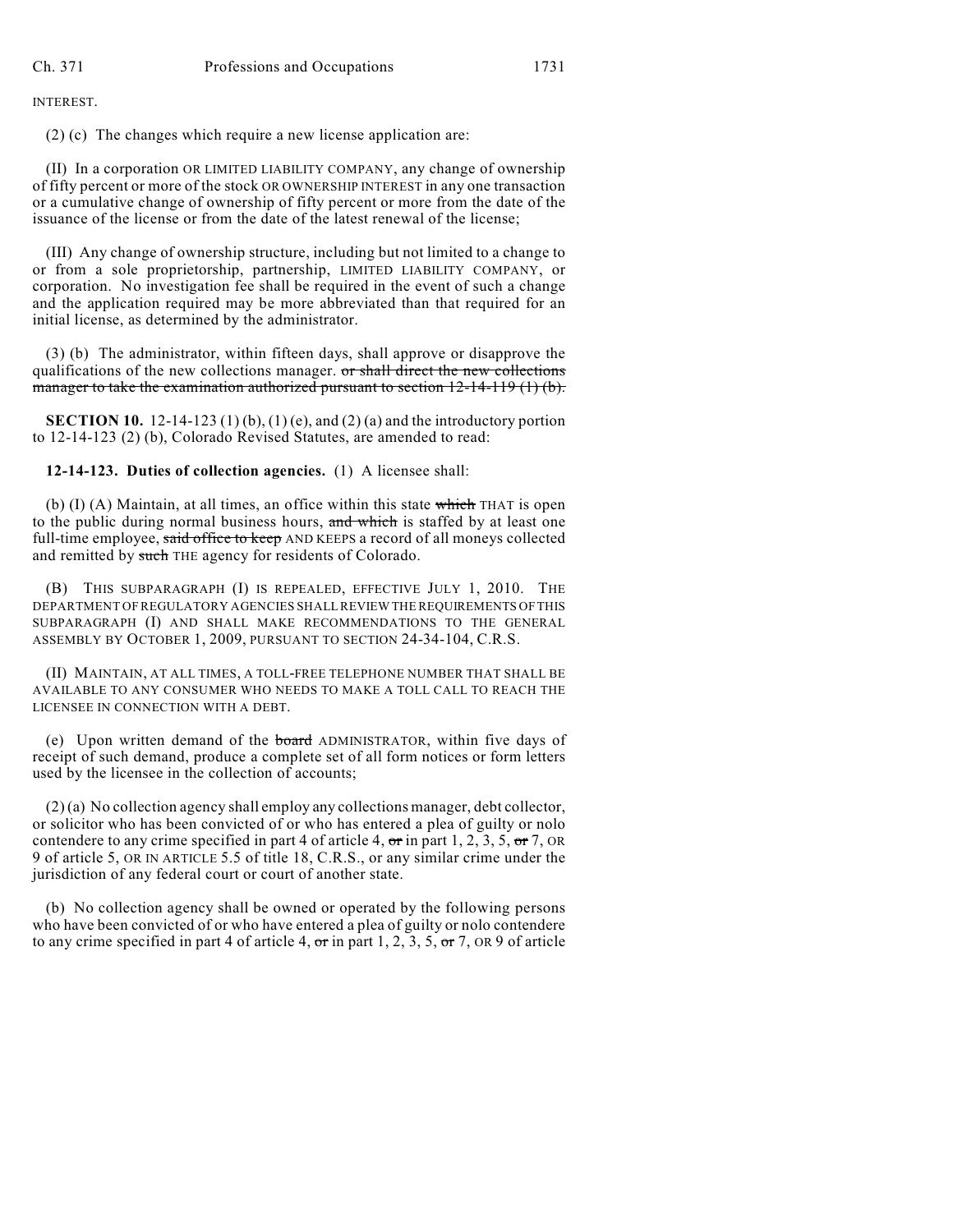5, OR IN ARTICLE 5.5 of title 18, C.R.S., or any similar crime under the jurisdiction of any federal court or court of another state:

**SECTION 11.** 12-14-124 (1), (2), (3), (4), (5), (7), (8), and (10), Colorado Revised Statutes, are amended to read:

**12-14-124. Bond.** (1) Each licensee shall maintain at all times and each applicant shall file, prior to the issuance of any license to such applicant, a bond in the sum of twelve thousand dollars plus an additional two thousand dollars for each ten thousand dollars or part thereof by which the average monthly sums remitted or owed to all of its clients during the previous year exceed fifteen thousand dollars; or, in the alternative, an applicant or licensee shall present evidence of a savings account, deposit, or certificate of deposit of the same sum and meeting the requirements of section 11-35-101, C.R.S. The total amount of the bond shall not exceed twenty thousand dollars and shall be in favor of the attorney general of the state of Colorado for use of the people of the state of Colorado and the collection agency board ADMINISTRATOR. Such bond shall be executed by the applicant or licensee as principal and by a corporation which THAT is licensed by the commissioner of insurance to transact the business of fidelity and surety insurance as surety. If any such surety, during the life of the bond, cancels the bond or reduces the penal sum of the bond, it THE SURETY immediately shall notify the board ADMINISTRATOR in writing. The board ADMINISTRATOR shall give notice to the licensee that the bond has been cancelled or reduced and that the licensee's license shall automatically expire unless a new or increased bond with proper sureties is filed within thirty days after the date the board ADMINISTRATOR received the notice, or on such later date as is stated in the surety's notice.

(2) The bond shall include a condition that the licensee shall, upon demand in writing made by the **board** ADMINISTRATOR, pay over to said board THE ADMINISTRATOR for the use of any client from whom any debt is taken or received for collection by said THE licensee the proceeds of such collection, less the charges for collection in accordance with the terms of the agreement made between said THE licensee and the client.

(3) A client may file with the board ADMINISTRATOR a duly verified claim as to money due such client for money collected by a licensee. If the board ADMINISTRATOR makes a preliminary determination that a claim meets the requirements of this section, it THE ADMINISTRATOR shall make a demand for the amount claimed. Such demand may be made on the licensee, the surety, or both.

(4) If a receiver has been appointed by any court of competent jurisdiction in the state of Colorado to take charge of the assets of any licensee, such receiver, upon the written consent of the board, first had and obtained ADMINISTRATOR, may make demand for and receive payment on said THE bond from the surety on such bond of said licensee and, upon order of court, first had and obtained, may bring suit upon said THE bond in the name of such receiver, without joining the board ADMINISTRATOR as a party to said THE action.

If a client has filed a duly verified claim with the board, which ADMINISTRATOR, WHO has refused to make demand upon the licensee or surety, the client may bring suit against the licensee or surety on the bond for the recovery of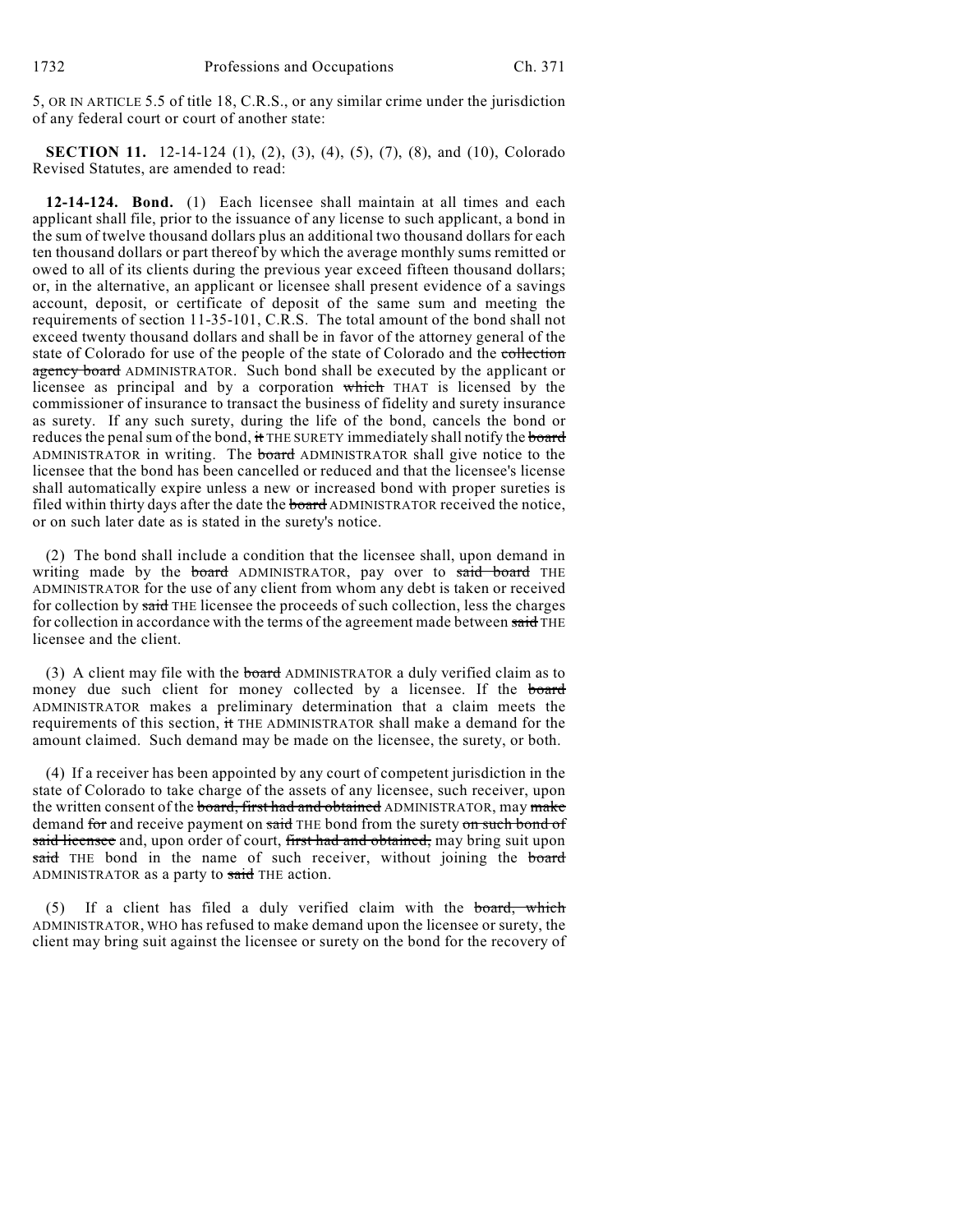money due from such licensee without assignment of such bond to the client. Nothing in this section shall preclude a client from making a demand on both the licensee and the surety.

(7) Such bond shall cover all matters placed with said THE licensee during the term of the license granted and any renewal, except as provided in this section. Such bond may be enforced in the manner described in this section, by a receiver appointed to take charge of the assets of any licensee, or by any client if the board ADMINISTRATOR refuses to act. The aggregate liability of the surety, for any and all claims which THAT may arise under such bond, shall not exceed the penalty of such bond.

(8) Any licensee, at any time, may file a new bond with the board ADMINISTRATOR. Any surety may file with the **board** ADMINISTRATOR notice of withdrawal as surety on the bond of any licensee. Upon filing of such new bond or on expiration of thirty days after the filing of notice of withdrawal as surety by the surety, the liability of the former surety for all future acts of the licensee shall terminate, except as provided in subsection (9) of this section. The board ADMINISTRATOR shall cancel the bond given by any surety company upon being advised its license to transact the business of fidelity and surety insurance has been revoked by the commissioner of insurance and shall notify the licensee.

(10) In lieu of an individual surety bond, the administrator may authorize a blanket bond covering qualifying licensees in the sum of two million dollars in favor of the attorney general of the state of Colorado for use of the people of the state of Colorado and the collection agency board ADMINISTRATOR. Each new and renewal applicant shall pay a fee in an amount determined by the administrator to offset the applicant's share of the blanket bond. Conditions and procedures regarding the bond shall be as set forth in this section for individual bonds.

**SECTION 12.** 12-14-128 (4) (a), Colorado Revised Statutes, is amended to read:

**12-14-128. Unlawful acts.** (4) It is unlawful and a violation of this article for any licensee, collections manager, debt collector, or solicitor:

(a) To refuse or fail to comply with  $\frac{1}{x}$  a rule and regulation adopted pursuant to this article or any lawful order of the board or administrator; or

**SECTION 13.** 12-14-130 (1), (2), (3), (4), (5), (6), (7), (8), (9), (10) (a), (10) (b), (11), and (12), Colorado Revised Statutes, are amended to read:

**12-14-130. Complaint - investigations - powers of administrator - sanctions.** (1) Upon the filing with the board ADMINISTRATOR by any interested person of a written complaint charging any person with a violation of this article, any rule adopted pursuant to this article, or any lawful order of the **board** ADMINISTRATOR, the board ADMINISTRATOR shall conduct an investigation thereof.

(2) For reasonable cause, the board ADMINISTRATOR may, on its own motion, conduct an investigation of the conduct of any person concerning compliance with this article.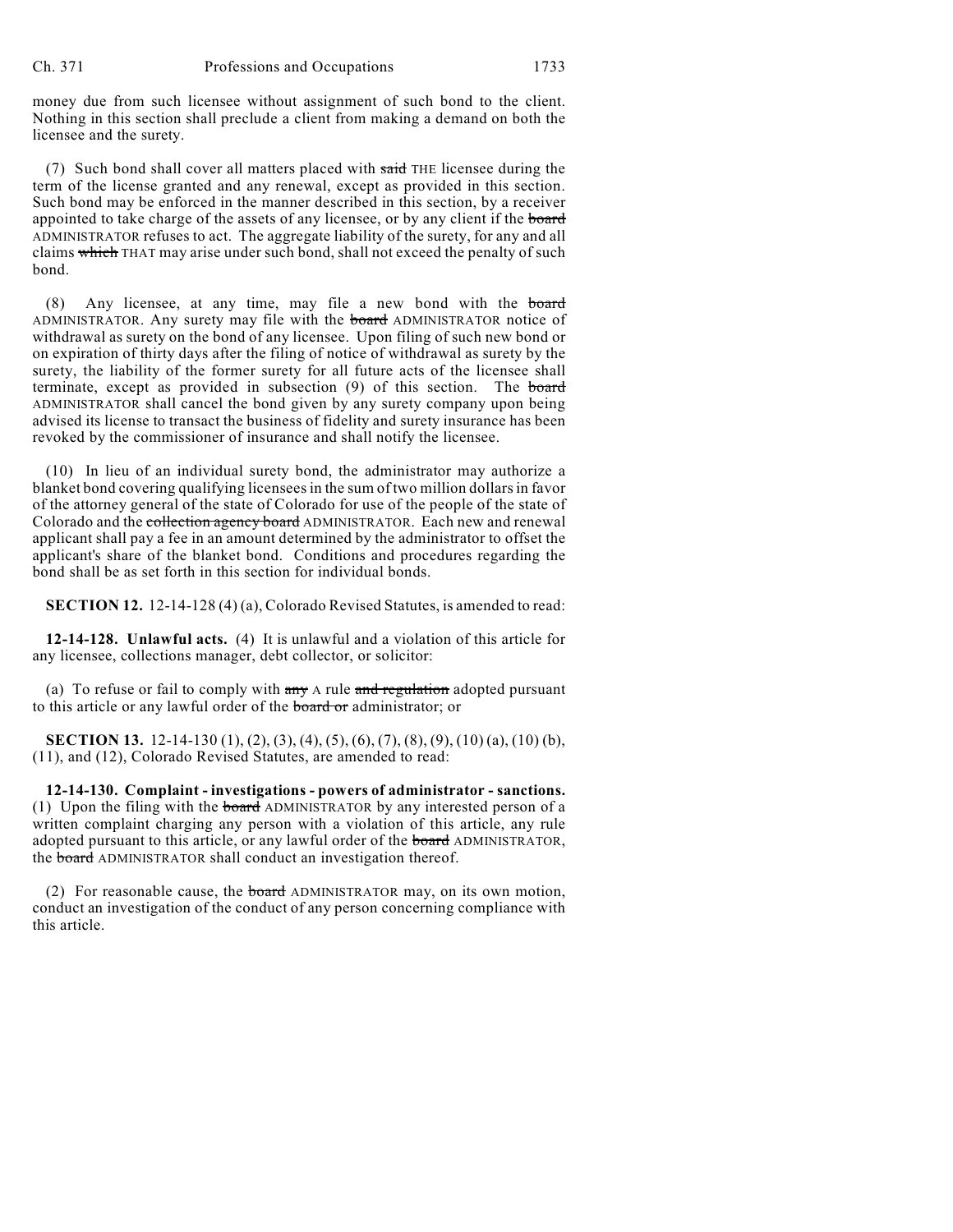1734 Professions and Occupations Ch. 371

(3) If any licensee or one of its principals or collections managers is convicted of or enters a plea of guilty or nolo contendere to any crime specified in part 4 of article 4,  $\sigma$ r in part 1, 2, 3, 5,  $\sigma$ r 7, OR 9 of article 5, OR IN ARTICLE 5.5 of title 18, C.R.S., or any similar crime under the jurisdiction of any federal court or court of another state, said THE conviction or plea shall constitute grounds for disciplinary action under this section.

(4) In any proceeding held under this section, the board ADMINISTRATOR may accept as prima facie evidence of grounds for disciplinary or adverse action any disciplinary or adverse action taken against a licensee, the licensee's principals, debt collector, solicitor, or collections manager by another jurisdiction that issues professional, occupational, or business licenses, if the conduct which THAT prompted the disciplinary or adverse action by that jurisdiction would be grounds for disciplinary action under this section.

(5) For reasonable cause, the board ADMINISTRATOR, or someone designated by it for such purpose THE ADMINISTRATOR'S DESIGNEE, has the right, during normal business hours without resort to subpoena, to examine the books, records, and files of any licensee. If the books, records, and files are located outside Colorado, the licensee shall bear all expenses in making them available. to the board or its designee.

(6) (a) For reasonable cause, the **board** ADMINISTRATOR may require the making and filing, by any licensee, at any time, of a written, verified statement of the licensee's assets and liabilities, including, if requested, a detailed statement of amounts due claimants. The board ADMINISTRATOR may also require an audited statement when cause has been shown that an audited statement is needed.

(b) Any financial statement of any applicant or licensee required to be filed with the board ADMINISTRATOR shall not be a public record but may be introduced in evidence in any court action or in any administrative action involving the applicant or licensee.

(7) For the purpose of any proceeding under this article, the board ADMINISTRATOR may subpoena witnesses and compel them to give testimony under oath. If any SUBPOENAED witness subpoenaed by the board or an administrative law judge fails or refuses to appear or testify, the subpoenaing authority may petition the district court, and, upon proper showing, the court may order such THE witness to appear and testify. Disobedience of the order of court may be punished as a contempt of court.

(8) The board ADMINISTRATOR may appoint an administrative law judge pursuant to part 10 of article 30 of title 24, C.R.S., to conduct any proceedings authorized under this article.

(9) If the board ADMINISTRATOR finds cause to believe a licensee or collections manager has violated this article, any THE rules adopted pursuant to this article, or any lawful order of the **board** ADMINISTRATOR, the **board** ADMINISTRATOR shall so notify the licensee or collections manager and hold a hearing. Any proceedings conducted pursuant to this section shall be in accordance with article 4 of title 24, C.R.S.